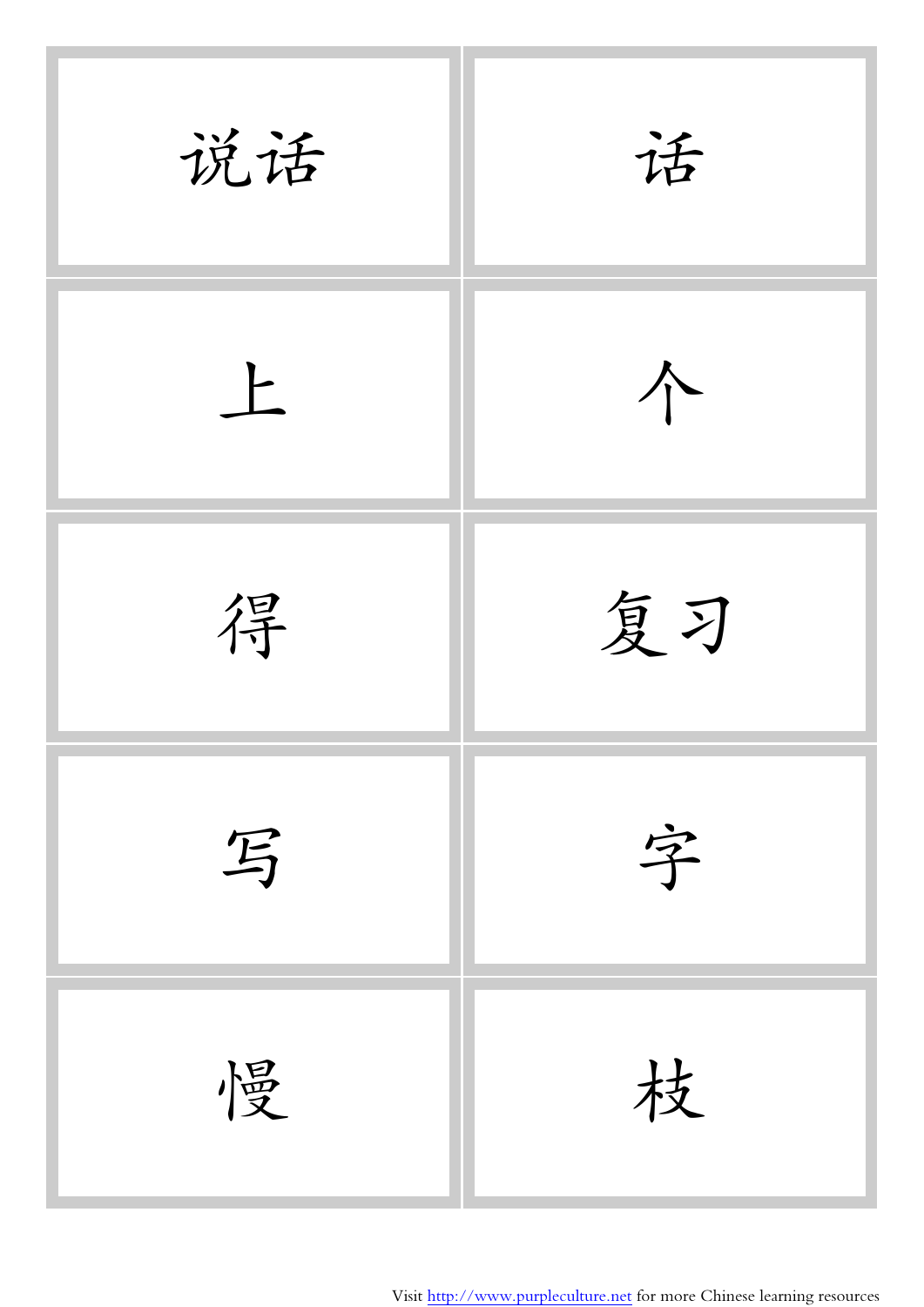

Visit<http://www.purpleculture.net> for more Chinese learning resources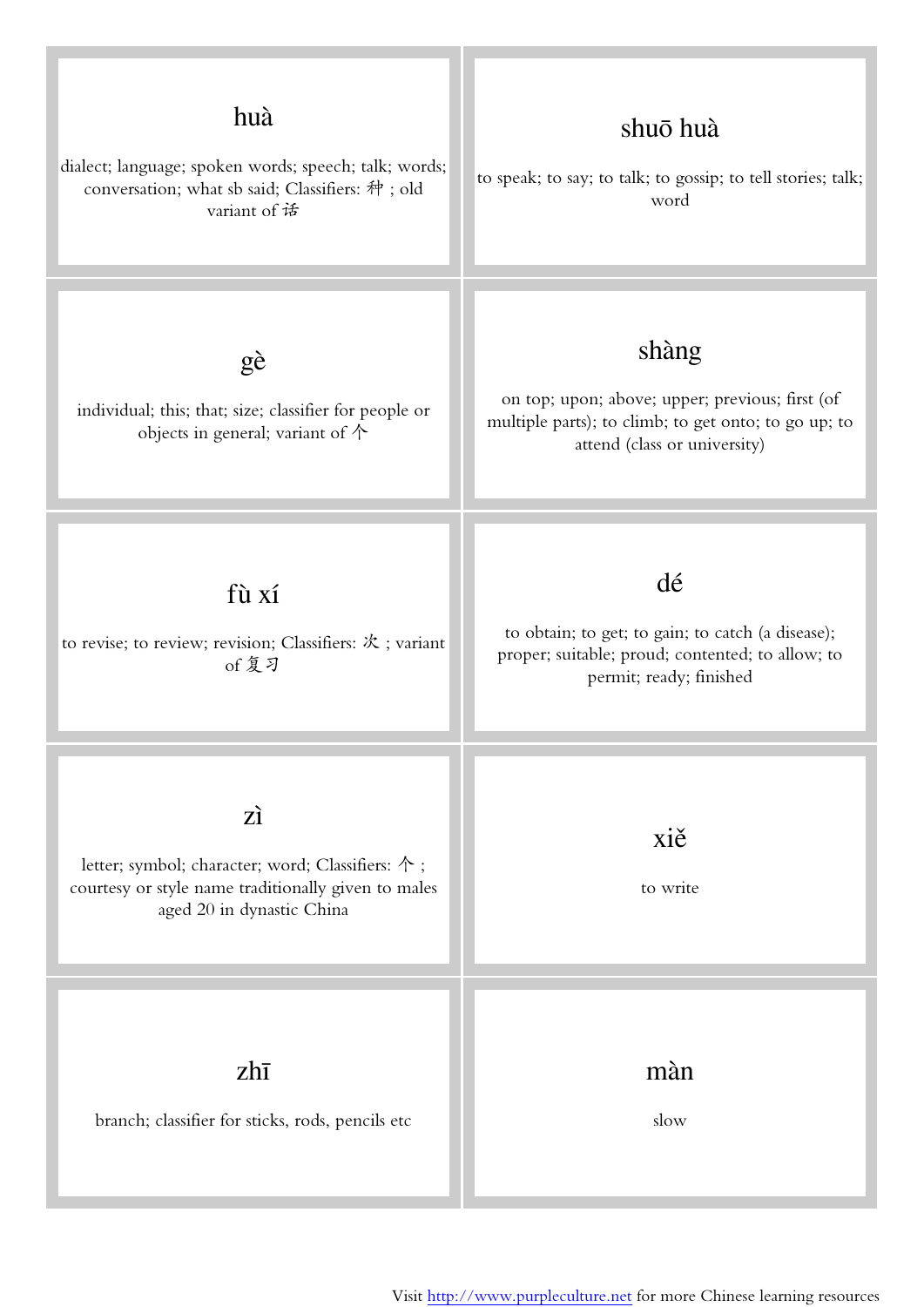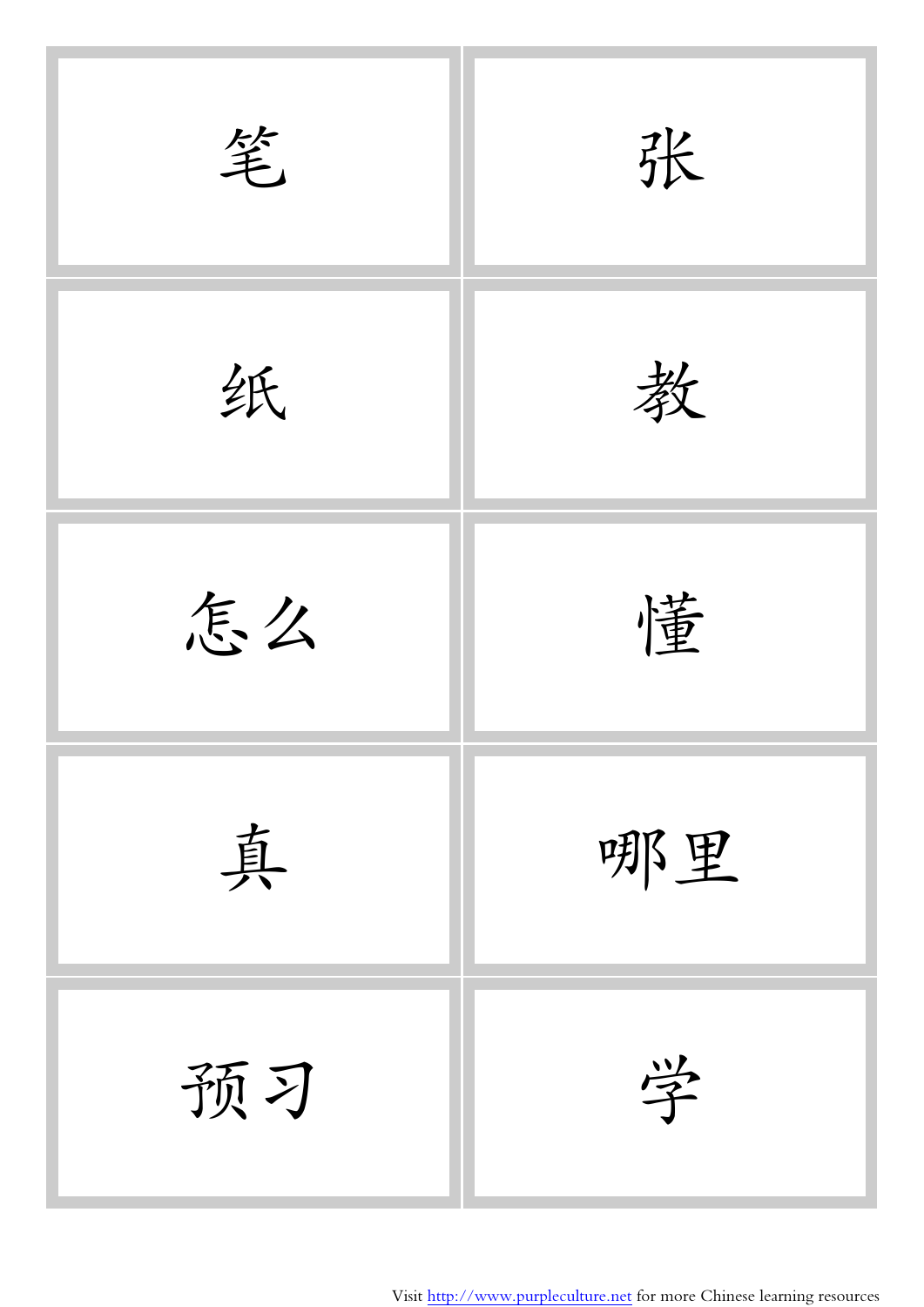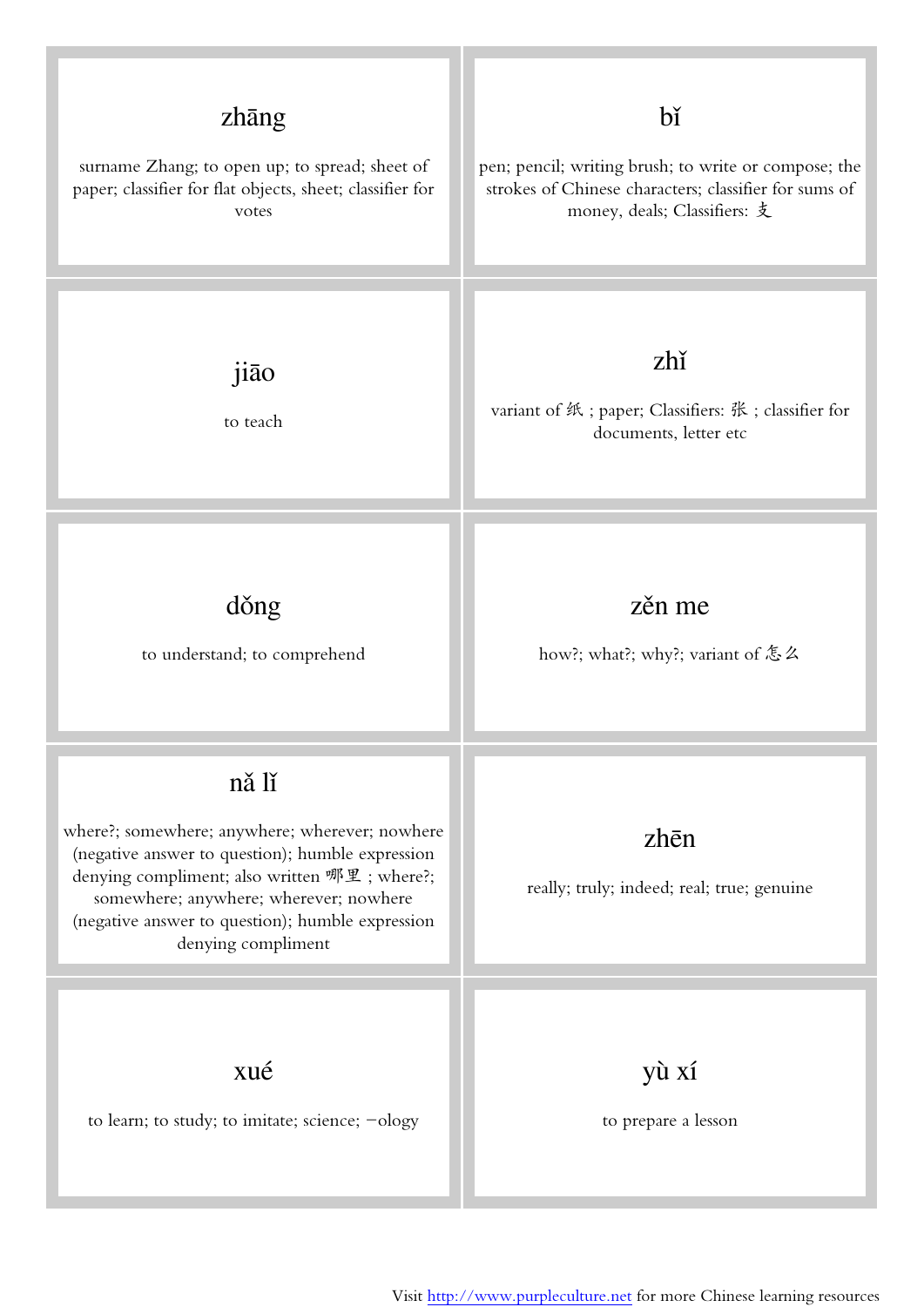